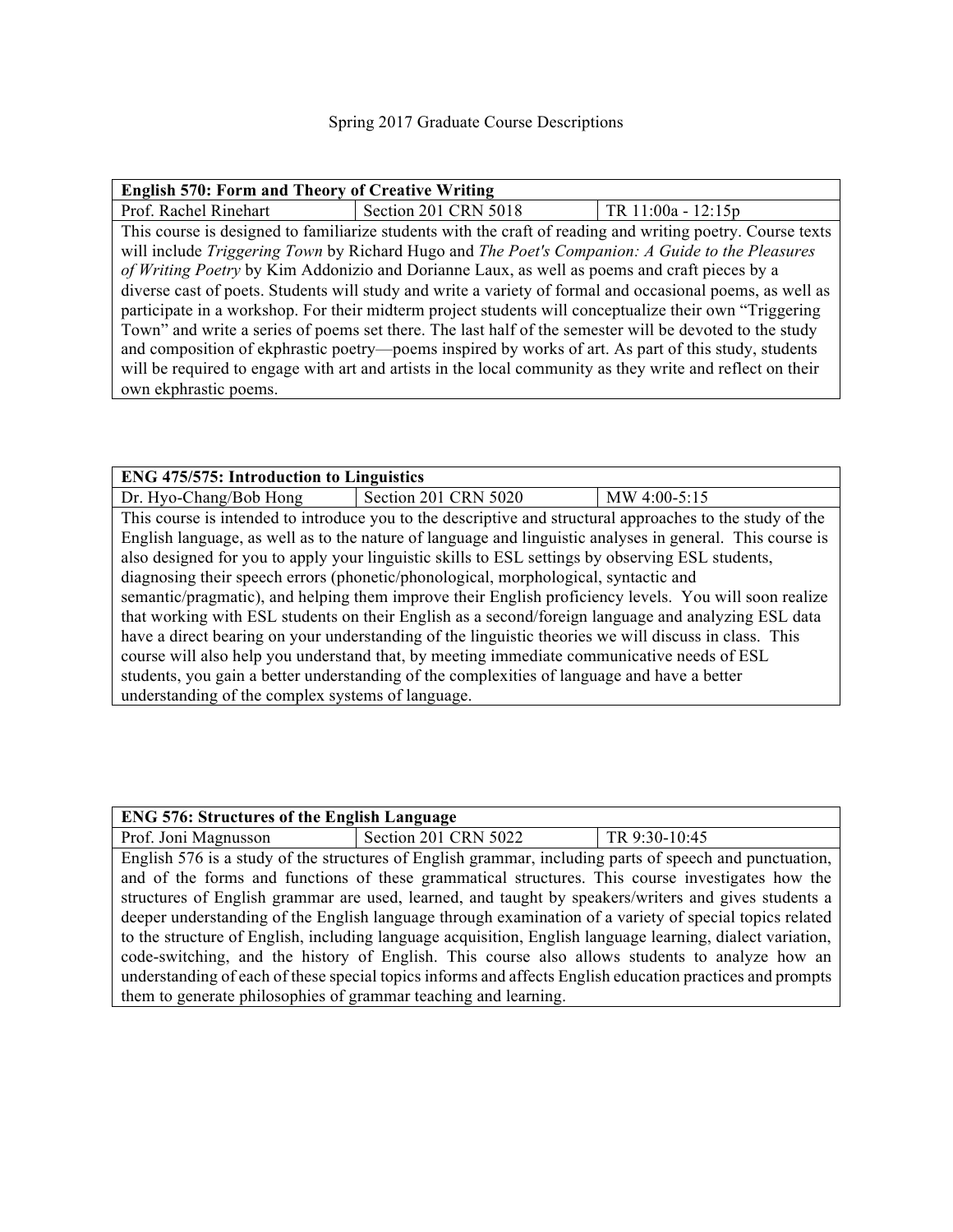| <b>ENG 478/578: Introduction to Sociolinguistics</b> |                      |                |  |
|------------------------------------------------------|----------------------|----------------|--|
| Dr. Hyo-Chang/Bob Hong                               | Section 201 CRN 5023 | $TR 4:00-5:15$ |  |

This course is intended to introduce you to the ways in which language both reflects and is reflected by social communicative factors. That is, we will examine how power and social relations, identity and cultural issues are constructed through various media such as written, visual, and spoken texts in a number of social settings. The class will begin by addressing the overall linguistic theory/theories and methodological traditions that have influenced the study of language from a social discoursal perspective. The remainder of the course will focus on discussing a number of approaches to analyzing spoken, written, and visual texts.

The primary focus of this course is on actual hands-on data analysis rather than on some other parts of the process of conducting research. This focus on actual analyses of data then requires you to collect spoken and/or written data samples to work with. We will also have the course as more or less a seminar course where you will be responsible for leading discussions, participating in in-class data analysis sessions, and critiquing your classmates' work.

## **ENG 626: Systemic Functional Grammar**

Dr. Hyo-Chang/Bob Hong Section 201 CRN 5054 W  $6:30-9:00$ 

**Different languages, different grammars, and different ways of seeing the world**

This course is intended to introduce you to the grammatical analysis of present-day American English using the tools of systemic functional grammar/linguistics (aka, SFG or SFL), which views language as a social semiotic system. We will, in general, consider English sentences and texts (i.e., excerpts) from a variety of situationally-motivated contexts. Unlike the majority of other approaches of linguistics and grammar where formal structure and syntagmatic axis are placed in the foreground, SFG departs from such formal perspectives, and prioritizes paradigmatic axis and the system of paradigmatic choice. To put it in simple terms, it is a theoretical view that begins with the question of "how does language work to construe human experience?". As understanding this theory requires a new kind of thinking about and looking at language and context from 1) paradigmatic, 2) stratificational, 3) metafunctional, 4) syntagmatic, and 5) instantional dimensions, the majority of the class will involve in-class lectures and students' hands-on language analyses.

| $\vert$ ENG 628 (WS): $20^{th}$ -Century African American Literature |                      |             |  |
|----------------------------------------------------------------------|----------------------|-------------|--|
| Dr. Kristen Lillvis                                                  | Section 201 CRN 5055 | T 4:00-6:20 |  |
|                                                                      |                      |             |  |

**#blacklivesmatter**

The Black Lives Matter movement is shaping contemporary black theory and literature. This class will explore the relationship between the political and social movement and texts published from the beginning of the 20<sup>th</sup> century to today. We will study cultural productions that preceded the movement as well as art, literature, and film produced today, and we will also speculate about the future of Black Lives Matter and other movements.

Course readings (most of which will be posted on Blackboard) will include Ta-Nehisi Coates's *Between the World and Me* and Claudia Rankine's *Citizen*; essays from W.E.B. Du Bois, Frantz Fanon, Barbara Christian, Roxanne Gay, Audre Lorde, Kodwo Eshun, and Greg Tate; and films from Ava DuVernay (*The 13th* ) and Beyoncé (*Lemonade*). We'll also be reading poems (Gil Scott Heron, Amiri Baraka, Nikki Giovanni), short stories, novels (Kiese Laymon), and other literature and videos, too (Kendrick Lamar, Janelle Monáe)—feel free to send suggestions my way!